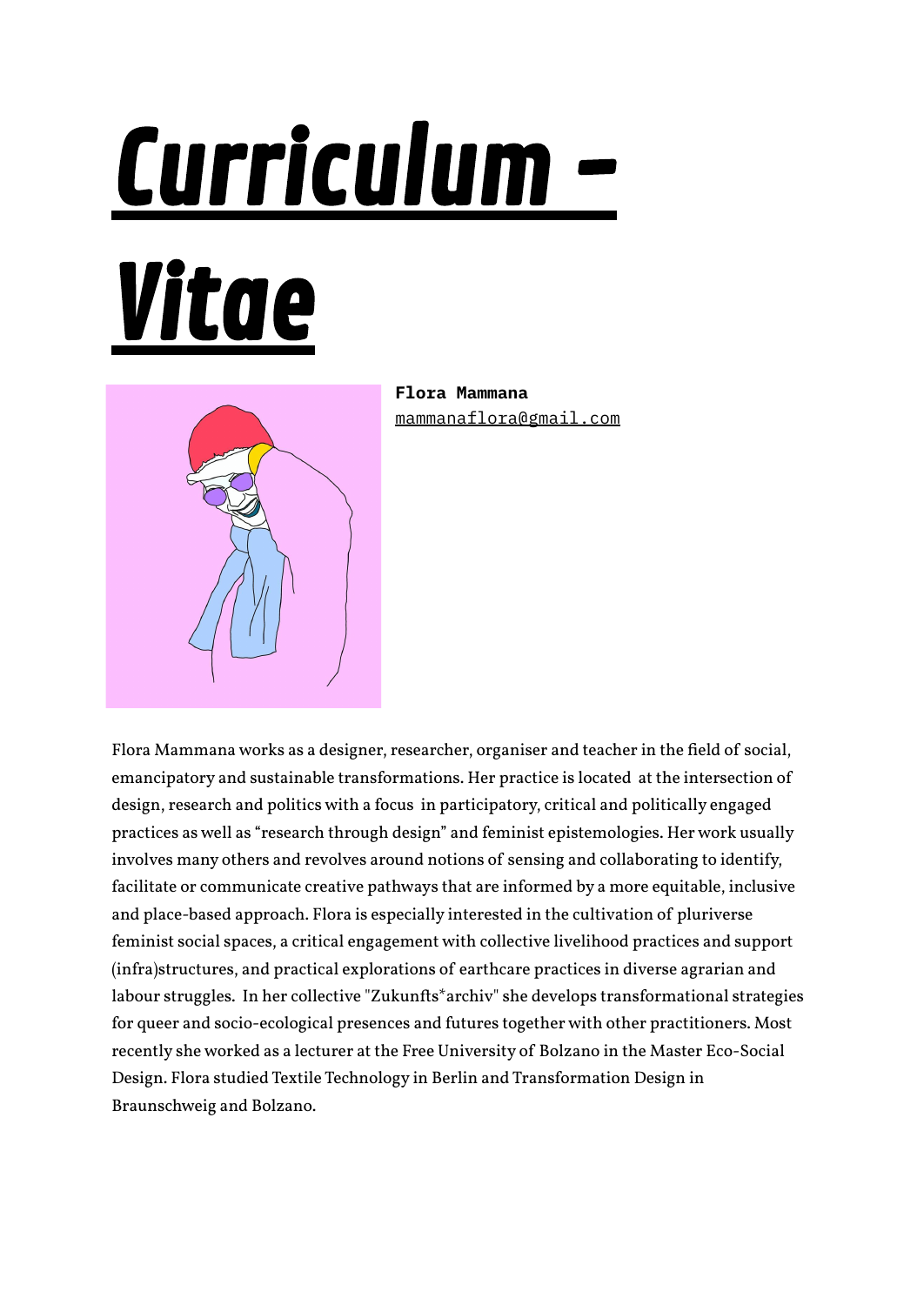### *#1 EDUCATION*

October 2017 - March 2021 **MASTER TRANSFORMATION DESIGN (M.A.) UNIVERSITY OF THE ARTS, BRAUNSCHWEIG (DE)** Thesis title: »Fermenting Community Economies: A mobile, social oven for the cultivation of economic-ecological sensibilities in the Alpine Space.«

February 2019 - July 2019 **ERASMUS+ MASTER ECO-SOCIAL DESIGN (M.A.) FREE UNIVERSITY, BOLZANO - BOZEN (IT)**

October 2019 - July 2019 **BACHELOR IN GARMENT TECHNOLOGY (B.SC) UNIVERSITY OF APPLIED SCIENCES, BERLIN (DE)** Thesis title: »The role of capacity building in securing social standards in the global supply network of the garment industry.«

September 2008 - July 2011 **TRAINING AS AN INDUSTRIAL TAILOR STRENESSE AG, NÖRDLINGEN (EE)**

## *#2 WORKING EXPERIENCE*

April 2022 - now

#### **INDEPENDENT PRACTICE-ROOTED RESEARCH ON EARTHCARE LABOUR AND PEASANT LIVELIHOOD PRACTICES (IT)**

Nomadic research to explore peasant livelihood practices by learning from & with agrarian, ecological and labour struggles. The journey seeks to create spaces of sharing experiences, concepts, and alliances, rooted in practice.

September 2021 - now

**SEMINAR LECTURER "TRANSFORMATIVE WORK AS A LIVELIHOOD" FREE UNIVERSITY, MA ECO-SOCIAL DESIGN, BOLZANO - BOZEN (IT)** Preparation, moderation and examination of the master's seminar (WS 2021/22 & WS 2022/23) dealing with transformative, engaged design practices from a feminist perspective. (2CP)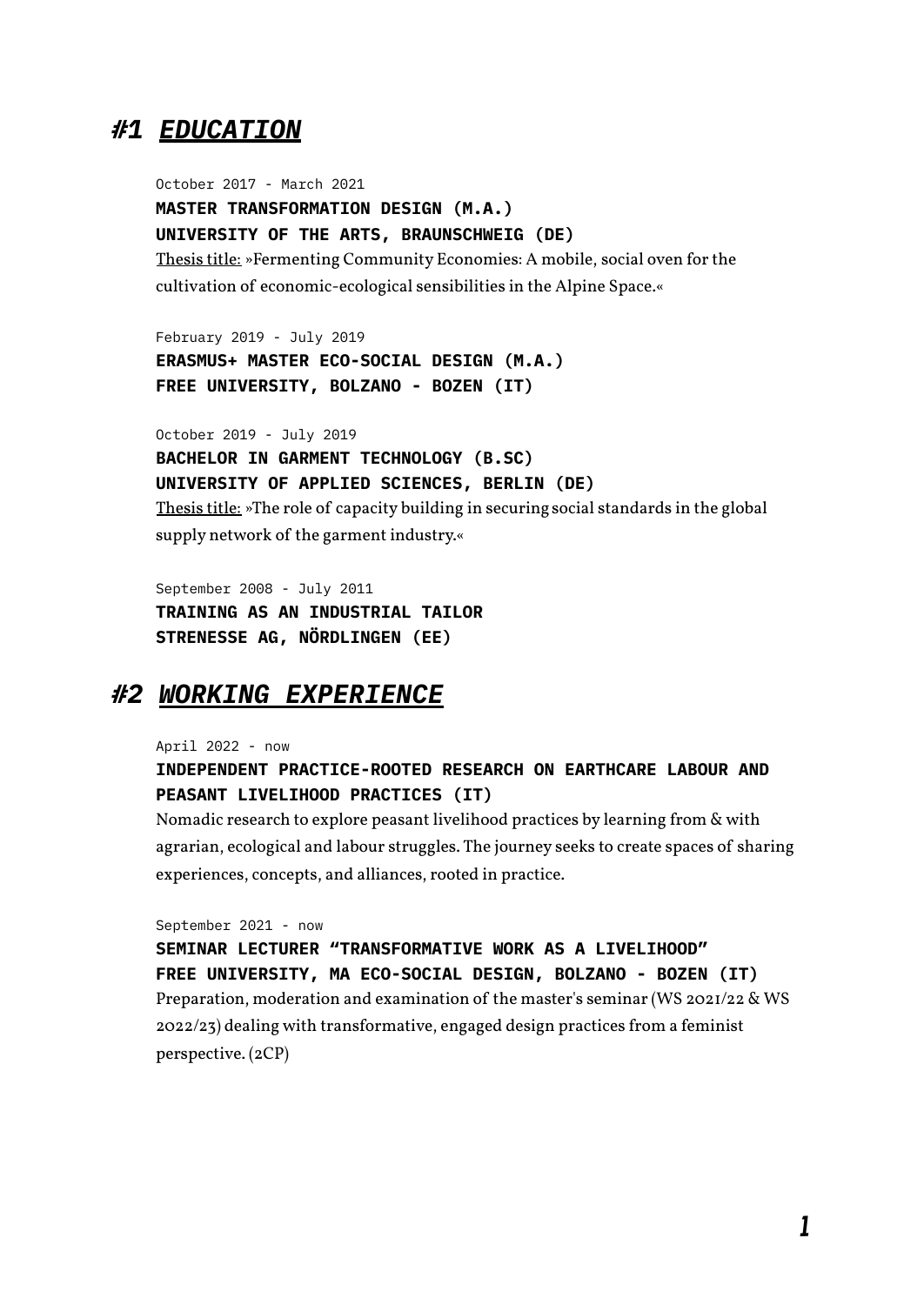#### April 2021 - April 2022 **CURATORIAL ASSISTANCE AND PROJECT DEVELOPMENT LUNGOMARE, BOLZANO - BOZEN (IT)**

Developing and implementing projects that investigate and test possible relationships between design, architecture, urban planning, art and theory.

June 2021 - April 2022

#### **ART EDUCATION AND MEDIATION**

#### **MUSEION - MUSEUM OF CONTEMPORARY ART, BOLZANO - BOZEN (IT)**

Developing and conducting didactic activities with schools, creative workshops and art talks.

#### May 2020 - November 2021 **PROJECT DEVELOPMENT AND REALISATION WEIGH STATION, BOLZANO - BOZEN (IT)**

Co-design of the funded project "Polisfonia" - a mobile and participatory laboratory that aims to explore, discuss and share issues of political and social relevance through the collective practice of making music and the associated production of sounds and texts in public spaces.

October 2020 - January 2021

#### **SUSTAINABILITY CONSULTING**

#### **TERRA INSTITUTE, BRIXEN - BRESSANONE (IT)**

Design creative methods to initiate culture change processes at the corporate and community level in a participatoryway.

March 2020 - December 2020

#### **PROJECT FACILITATION AND MEDIATION**

#### **LA FORESTA - ACCADEMIA DI COMUNITÀ, ROVERETO (IT)**

Co-creation of a mobile social oven in theVallagarina valley. The various practices and experiments around the oven in public spaces had the aim to explore more-than-human commoning and community economies from a practice- interwoven and feminist perspective. The publicly funded project involved a partner network of about seven cultural and agrarian associations.

September 2019 - March 2020

#### **DESIGN RESIDENCY**

#### **BRAVE NEW ALPS, ROVERETO (IT)**

Engaging in situated design research and practice-based place explorations to create a local network, design communityworkshops working with feminist collective structures and methods.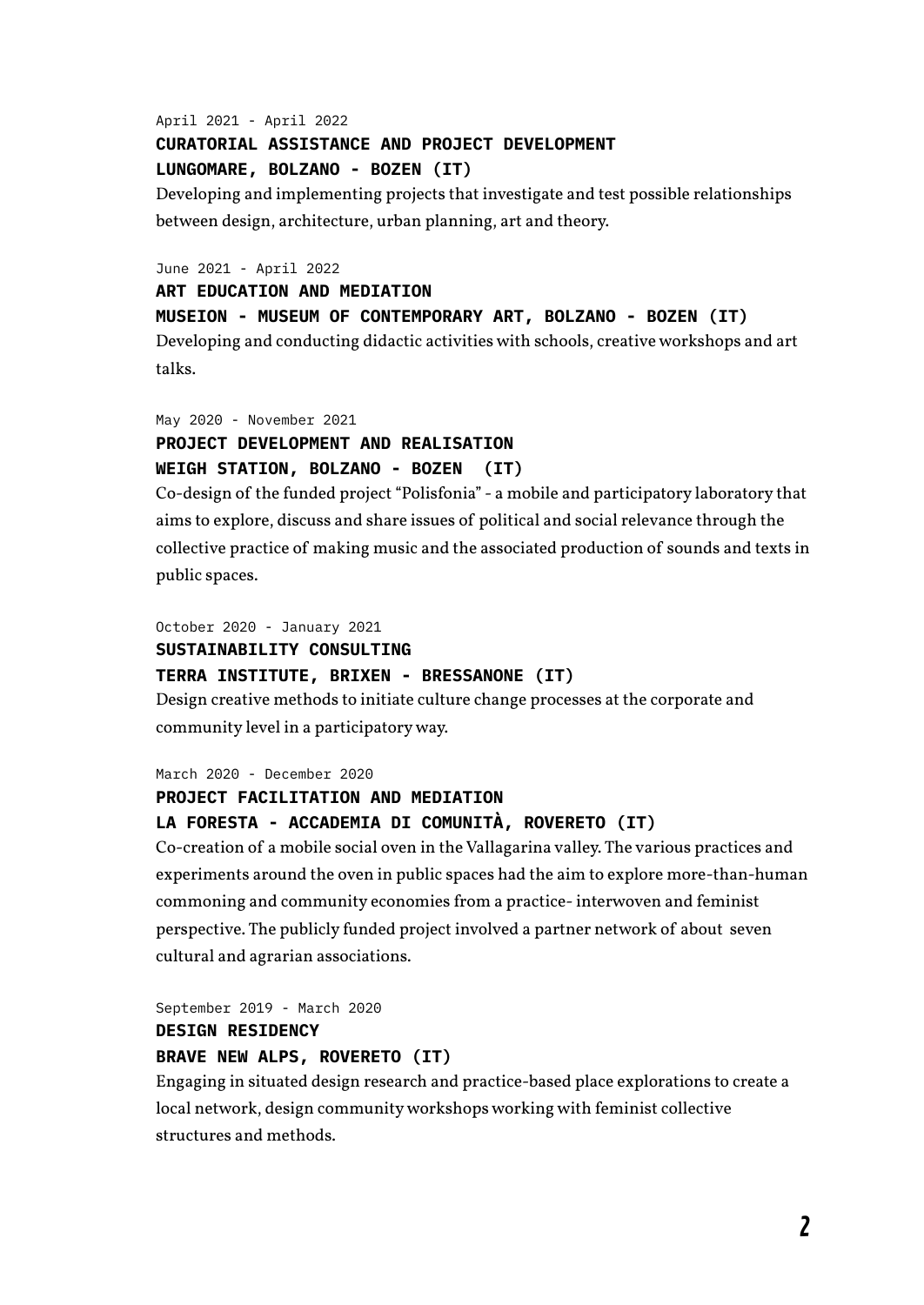#### September 2019 - March 2020 **COLLABORATION IN THE ALPINE COMMUNITY ECONOMIES LAB EURAC RESEARCH - REGIONAL DEVELOPMENT DEPARTMENT, BOLZANO- BOZEN(IT)**

Developing workshop materials and action research on commons and community economies in the alpine region. Design of participatory situations and initiating mediation and translation processes between research and practice.

#### February 2019 - now

**CO-FOUNDER AND MEMBER OF THE ZUKUNFTS\*ARCHIV KOLLEKTIV (DE)** The Zukunfts<sup>\*</sup>archiv Kollektiv is an interdisciplinary collective that explores design processes from a queerfeminist and socio-ecological perspective. The Zukunfts\*archiv Kollektive gives workshops and seminars, do practice-based research, develop participatory formats and zines, write, (re)learn, speculate and forge human and more-than-human bonds.

#### October 2018 - February 2019 **STUDENT ASSISTANT - CROSS-CULTURAL MEDIATION TECHNICAL UNIVERSITY BRAUNSCHWEIG (DE)**

Organisation of cross-cultural meeting spaces for students from various countries, as well as documentary-journalistic documentation of these.

July 2018 - October 2018

#### **STUDENT ASSISTANT - TECHNICAL TEXTILES**

**FRAUNHOFER, OPEN HYBRID LAB, BRAUNSCHWEIG (DE)**

Research on integrated textile systems and interactive garments, and production of hybrid textile semi-finished products with a jacquard weaving machine.

February 2016 - April 2016

#### **INTERNSHIP R&D AND QUALITY ASSURANCE ASMARA INTERNATIONAL LTD, BOGOR (IND)**

Visiting garment factories, spinning mills and weaving mills, evaluating prototypes and pre-production samples and organising international production and procurement processes.

#### August 2015 - February 2016 **INTERNSHIP PATTERN DESIGN HUGO MAN HUGO BOSS AG, METZINGEN (DE)**

Develop cut construction on the basis of your own sketches, document fitting sessions and create "Tech Packs" containing detailed sketches and sewing instructions.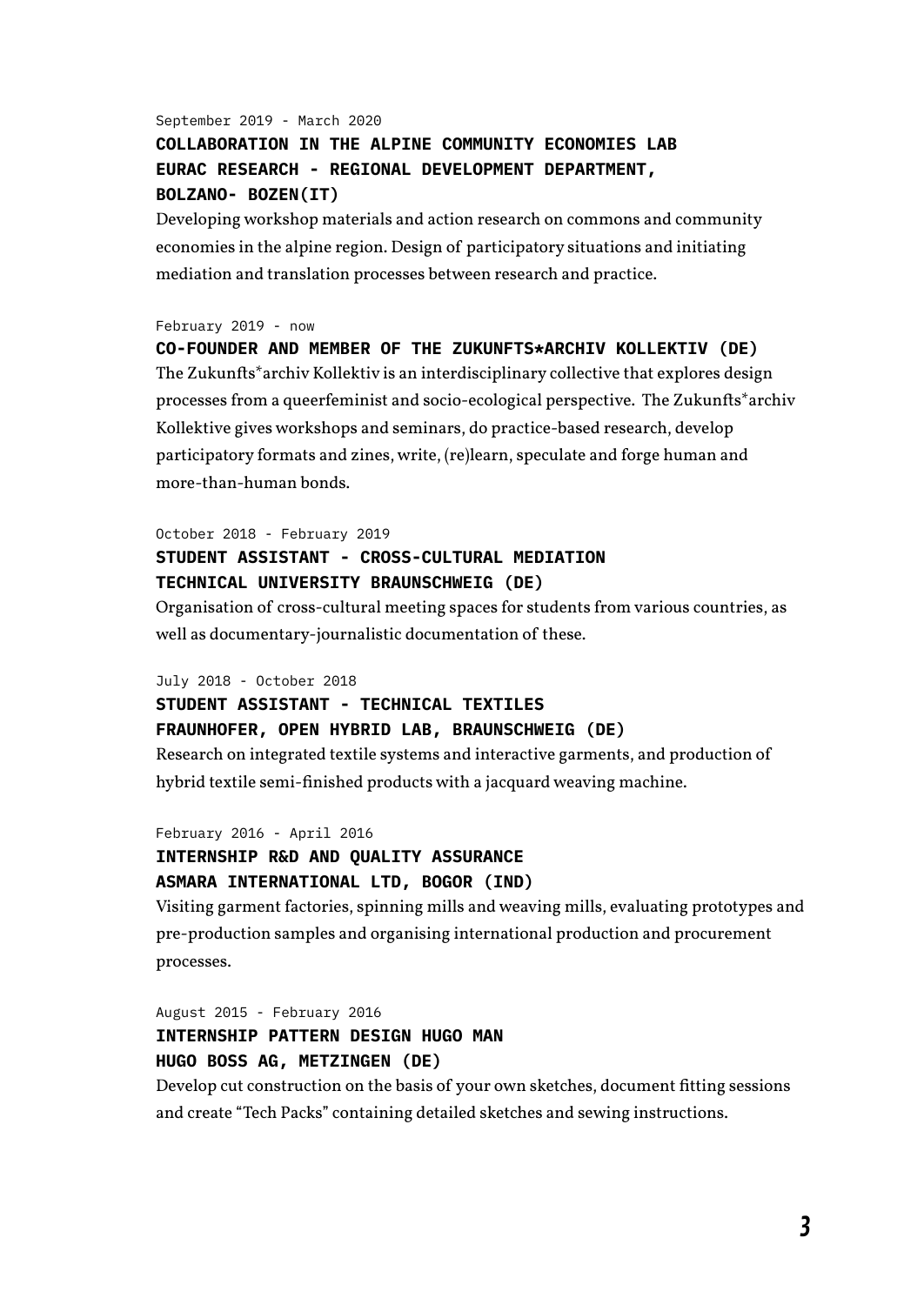July 2011 - July 2012 **ASSISTANT KNITDESIGN STRENESSE BLUE, NÖRDLINGEN (DE)**

Collection planning and controlling from the sketch to the prototypes, to the final knitwear product managing global production networks.

# *#3 LECTURES & MODERATIONS*

May 2022

**CO-INSTRUCTOR COMMUNITY ECONOMIES SUMMER/WINTER SCHOOL ON THE TOPIC "RESEARCHING POSTCAPITALIST POSSIBILITIES", ROVERETO (IT)** Co-Moderating and facilitating the Summer/Winter School with Dr. Bianca Elzenbaumer that engaged with the foundational concepts and tools that Community Economies scholars have been using to envision and enact postcapitalist economies.

May 2022

#### **CO-MENTOR UNIDEE RESIDENCY PROGRAM 2022 FONDAZIONE PISTOLETTO, FONDAZIONE ZEGNA, BIELLA (IT)**

Co-Moderating a week-long residency on "Embedded art practices and the future of Biella" consisting of a group of artists and young people. Together we co-created a performance and exhibition that chronicles the learning process - a container of proposals for future projects focused on newways of improving and activating the territory including the more-than-human.

October 2020

#### **CONFERENCE TALK "THE CONTRIBUTION OF RURAL COMMONS FOR THRIVING MOUNTAIN COMMUNITY ECONOMIES"**

#### **EURAC RESEARCH, BOLZANO - BOZEN (IT)**

Talk and discussion about more-than-human commoning practices.

June 2020

**CONFERENCE WORKSHOP "HOW DO WE (WANT TO) WORK (TOGETHER) AS (SOCIALLY ENGAGED) DESIGNERS (STUDENTS AND NEIGHBOURS) (IN NEOLIBERAL TIMES)?"**

#### **HFBK HAMBURG (DE)**

Workshop with Brave New Alps and Martina Dandolo about creative work and exhaustion working collaboratively on the "Diverse Resource Economy Fund".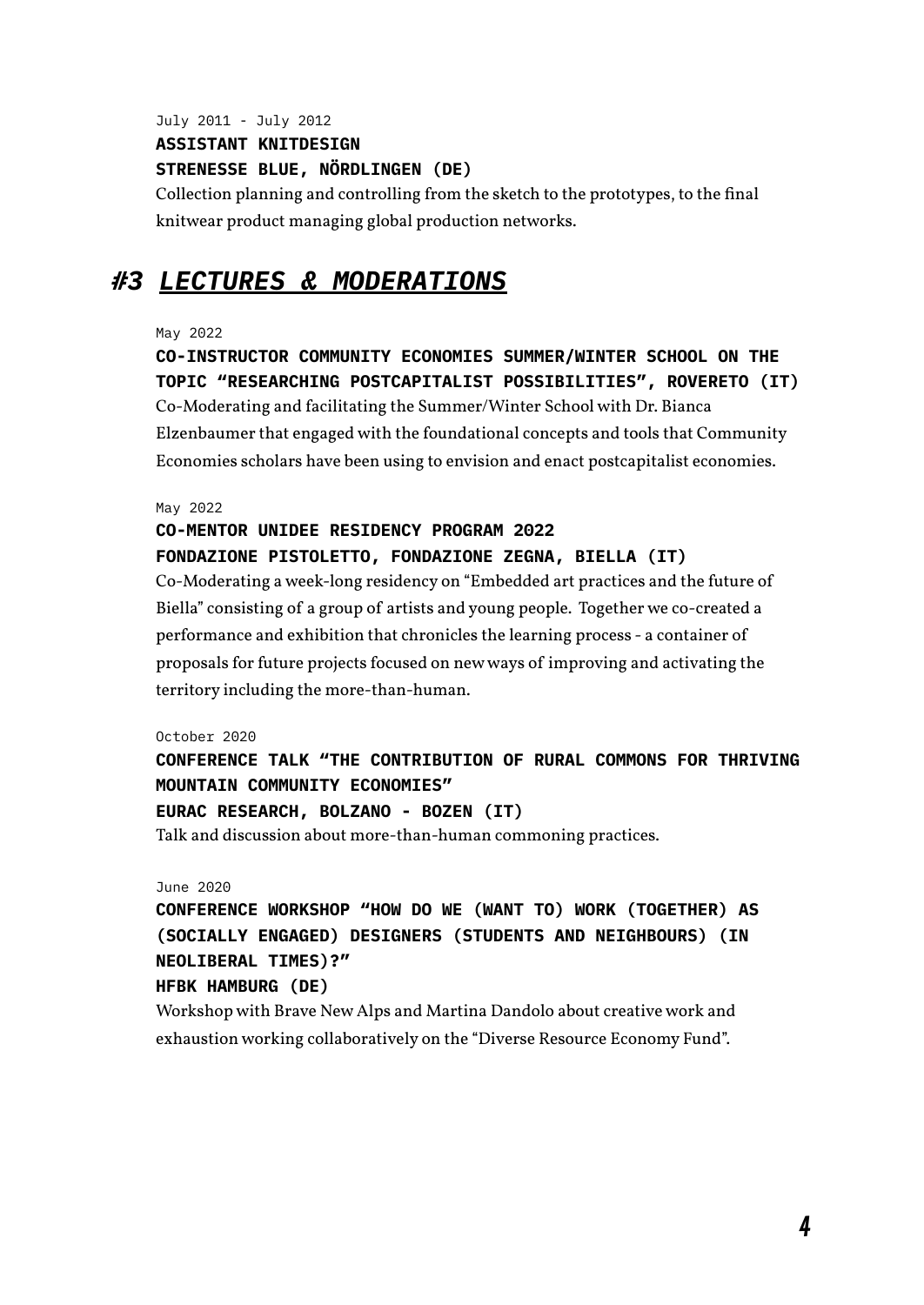April 2020

#### **CONFERENCE WORKSHOP "DIVERSE ECONOMY RESOURCE FUND" BY DESIGN BY DISASTER, BOLZANO - BOZEN (IT)**

Workshop moderation with Dr. Bianca Elzenbaumer and Martina Dandolo on the foundation of the solidarity-based network "Diverse Economy Resource Fund".

February 2019

**CONFERENCE WORKSHOP "TRANSDACTICS" HURRA HURRA, BURG GIEBICHENSTEIN HALLE (DE)** Co-facilitation of a workshop with Kris Krois and Mina Mahouti on beauty and struggles in transdisciplinary learning and teaching.

September 2019

#### **LIVING LABS CONFERENCE CIPRA INTERNATIONAL, LIECHTENSTEIN (LIE)**

Moderating the three-day Living Labs and co-designing the participatory methods on the topic of "Landscape".

March 2018

#### **CONFERENCE WORKSHOP**

#### **SUFFICIENCY WORKSHOP, BRAUNSCHWEIG (DE)**

Facilitation of a World Café on the foundation of a sufficiency network in Brunswick with Dr. Saskia Hebert.

# *#4 LANGUAGES AND TECHNOLOGICAL SKILLS*



Graphic design with 2D programmes (InDesign, Illustrator, Photoshop). Experience in pattern design with 3D programs (CAD-Assyst, Grafis). Basic knowledge of programming and website design (HTML).